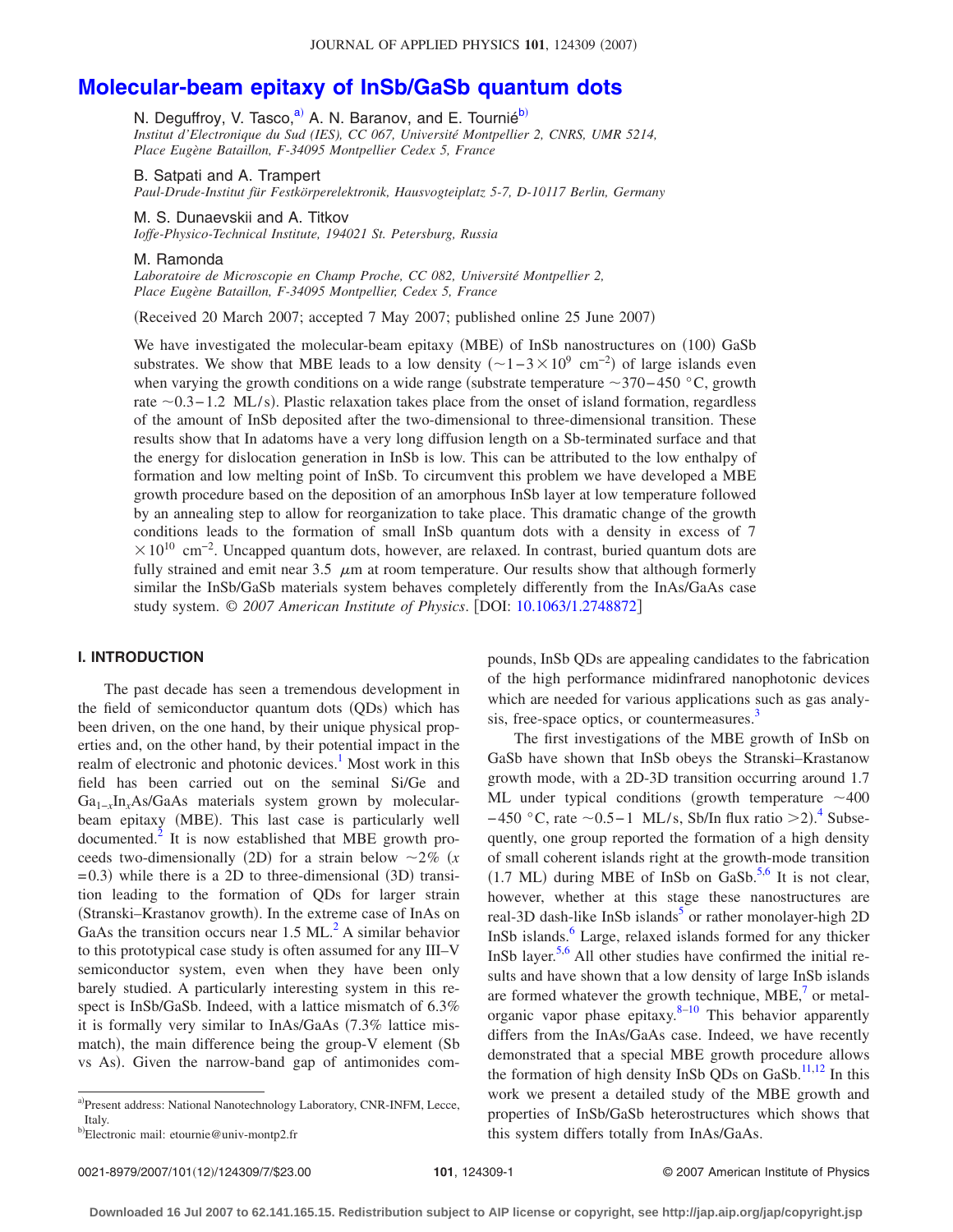## **II. EXPERIMENTS**

The samples have been grown on (100)-oriented GaSb wafers by solid-source MBE in a system equipped with Asand Sb-valved cracker cells. *In situ* reflection high energy electron diffraction (RHEED) has been used to monitor the growth. The flux, expressed in ML/s, of all—group-III as well as group-V—elements have been determined by RHEED intensity oscillations measurements. All layers were grown with a Sb/III ratio of  $\sim$ 2. The GaSb deoxydation occurs at a pyrometer reading of  $\sim$  550 °C in our system. Most InSb layers, grown under the various conditions described later, have been inserted in the center of a 300 nm-thick GaSb barrier itself confined by lattice-matched AlGaAsSb layers. For a series of samples positive-intrinsic-negative (p-i-n) structures were grown to investigate electroluminescence (EL) properties. For another series, the InSb layers were left uncapped. In that case the substrate heating system was switched off immediately after InSb growth or QDs formation.

Uncapped samples have been studied by atomic force microscopy (AFM) and transmission electron microscopy (TEM) to assess their structural properties. Complete heterostructures have been characterized by TEM, and photoluminescence (PL) or EL spectroscopies at 90 and 300 K. A semiconductor diode laser operating at 650 nm was used for optical pumping. The PL spectra were recorded using a Fourier-transform infrared spectrometer equipped with a liquid-nitrogen cooled InSb detector.

Detailed AFM investigations have been performed on SOLVER P-47 device (NT-MDT production, Zelenograd, Russia) in which model a scanning of the sample surface is performed via scanning of the sample beneath the AFM probe. That scanning arrangement gives a higher lateral resolution compared to many devices in which the sample is fixed and scanning is performed via an AFM probe movement along the sample surface. AFM topography studies were performed in semicontact mode with NT-MDT AFM probes NSG11 and NSC05 (whisker type) with the tip apex radius typically smaller then 10 nm. These experimental arrangement permits to achieve a nanometer spatial resolution. A statistical analysis using specially developed software was applied to obtain the average height and radius values for all InSb QDs ensemble.

TEM has been performed by PDI Berlin. The TEM analysis was carried out in a Jeol JEM-3010UHR microscope operating at 300 kV. The cross-sectional TEM samples were prepared by standard techniques using mechanical grinding and dimpling. Finally, the samples were sputtered until electron transparency by an argon ion beam using 2.5– 3.0 keV energy in order to avoid strong sputter damage. During all processing steps, a minimum mechanical load was applied to the samples to minimize the external stresses.

## **III. GROWTH OF INSB ON GASB UNDER USUAL MBE CONDITIONS**

## **A. RHEED and AFM observations**

We first investigated the MBE growth of InSb directly onto GaSb for substrate temperatures around 450 °C and

<span id="page-1-0"></span>

FIG. 1. (a) Top-view AFM image and (b) 3D-view AFM image of 2.4 ML InSb deposited on GaSb at 450 °C and 0.33 ML/s.

growth rates around 0.3 ML/s. We observe that under these conditions InSb obeys the Stranski–Krastanow mode with a 2D-3D transition occurring around 1.7 ML, depending on the precise conditions. We show in Fig. [1](#page-1-0) typical AFM images for 2.4 ML InSb deposited at 450 °C and 0.33 ML/s. They confirm the presence of low density islands  $(\sim 2)$  $\times$  10<sup>9</sup> cm<sup>-2</sup>). In addition, their typical main axis length and height are  $\sim$  50 and 8 nm, respectively, with a high dispersion. These observations agree well with previous reports[.4](#page-6-3)[,6–](#page-6-5)[8](#page-6-7)

# **B. Microstructure of InSb islands**

We have investigated such nanostructures embedded within a *p-i-n* structure by TEM (Fig. [2](#page-2-0)). Several interesting features are to be noticed. The size of the buried islands determined by TEM is similar to the size of uncapped islands measured by AFM. In addition, all islands—even though they are buried—are highly defective containing misfit dislocations at the interface and dislocation loops around the islands (inset in Fig. [2](#page-2-0)). This shows that the self-organization of the InSb layer takes place on an extremely short time scale with an early onset of plastic relaxation accompanied by a low activation barrier for dislocation generation. The analysis of the lattice parameter reveals that it corresponds within the error bar—to the parameter of fully relaxed, pure InSb. Finally, in spite of the high defect density within the QDs, only part of them gives rise to defects propagating through the upper layers.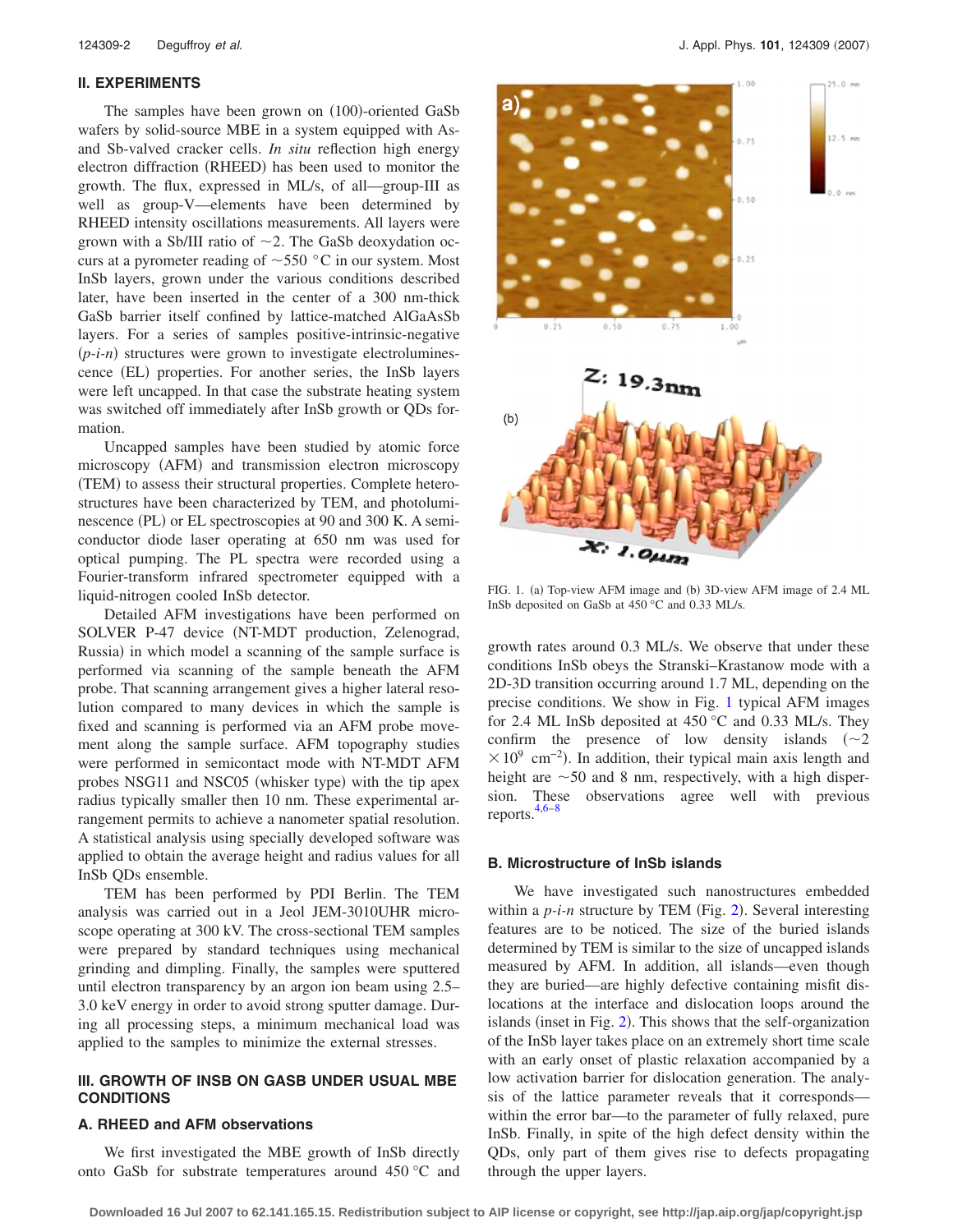<span id="page-2-0"></span>

FIG. 2. (a) TEM images taken from 2.4 ML inSb inserted in a *p-i-n* structure and (b) details of the QDs microstructure. The inset shows dislocation loops in an individual InSb QD.

### **C. Influence of growth kinetics**

We have then varied the growth parameters in a wide range. The substrate temperature has been changed between 370 and 450 °C, the InSb growth rate between 0.3 and 1.2 ML/s, the Sb/In flux ratio between 1 and 5, and the InSb amount from 1.8 to 2.5 ML. We have also introduced 2–10 nm-thick AlGaSb or AlGaAsSb layers between the GaSb and InSb layers. The surface of Al-containing alloys being less perfect than the GaSb surface they should favor heterogeneous nucleation and promote the formation of a high density of QDs. However, although these variations cover a wide range of growth conditions, the properties of the QDs populations were only marginally affected. A striking point is that all islands are fully relaxed from the onset of QDs formation whatever the amount of InSb which has been deposited after the 2D-3D transition. Needless to say, such defective nanostructures are not compatible with the development of any device. Finally, we note also that these large islands can barely be considered as QDs in the sense of quantum mechanics.

<span id="page-2-1"></span>

FIG. 3. RHEED patterns taken (a) from the GaSb layer at 300 °C ( $[110]$ azimuth), (b) after deposition of 2.5 ML InSb at 300 °C ( $[1-10]$  azimuth), (c) at 360 °C during the temperature ramp-up  $(1-10]$  azimuth), and (d) after 20 s annealing at 390 °C ( $[1-10]$  azimuth).

## **IV. A MODIFIED-MBE ROUTE FOR THE GROWTH OF INSB QDS ON GASB**

The results shown earlier indicate that an alternative route is needed to overcome these limitations and to obtain dot densities and properties suitable for device applications.

## **A. Growth procedure—RHEED and AFM observations**

A further particularity of Sb with respect to other usual group-V elements is that it condensates easily on a GaSb surface when decreasing the substrate temperature. In our system, this condensation occurs at a pyrometer reading of  $\sim$ 380 °C for a Sb-limited growth rate of 1.5 ML/s. We have thus developed a special growth procedure which takes profit of this property. Indeed, both low temperature and solid-Sb are used to drastically shorten the In-migration length which is mostly responsible for the quick formation of large and plastically relaxed islands.

After completion of the GaSb buffer layer we reduce the substrate temperature down to 250−300 °C. The Sb shutter is closed at around 400 °C. The RHEED pattern then indicates an evolution from a  $(1 \times 3)$  to a  $(2 \times 5)$  reconstruction at  $\sim$  430 °C.<sup>[13](#page-6-11)</sup> This reconstruction remains unchanged and bright down to  $250-300$  $250-300$  $250-300$  °C [Fig. 3(a)]. AFM pictures taken at the completion of the buffer layer reveal a perfect surface ordering with monolayer-high terraces [Fig.  $4(a)$  $4(a)$ ]. A few MLs of InSb are then deposited. The RHEED pattern turns very faint or even totally blurry, which is characteristic for an amorphous surface [Fig.  $3(b)$  $3(b)$ ]. Indeed, at this temperature an amorphous or polycrystalline InSb film is expected. At this stage AFM [Fig.  $4(b)$  $4(b)$ ] reveals a uniform surface with a root mean square roughness of about 6 ML. Immediately after InSb deposition, the substrate temperature is increased up to the Sb-desorption value  $(390 °C)$  where an annealing is performed during  $\sim$ 20−50 s. The RHEED pattern evolves toward a spotty-like pattern indicating the formation of well developed QDs [Figs.  $3(c)$  $3(c)$  and  $3(d)$ ]. Figure [4](#page-3-0)(c) shows the AFM image taken from 2.5 MLs of InSb deposited according to this procedure.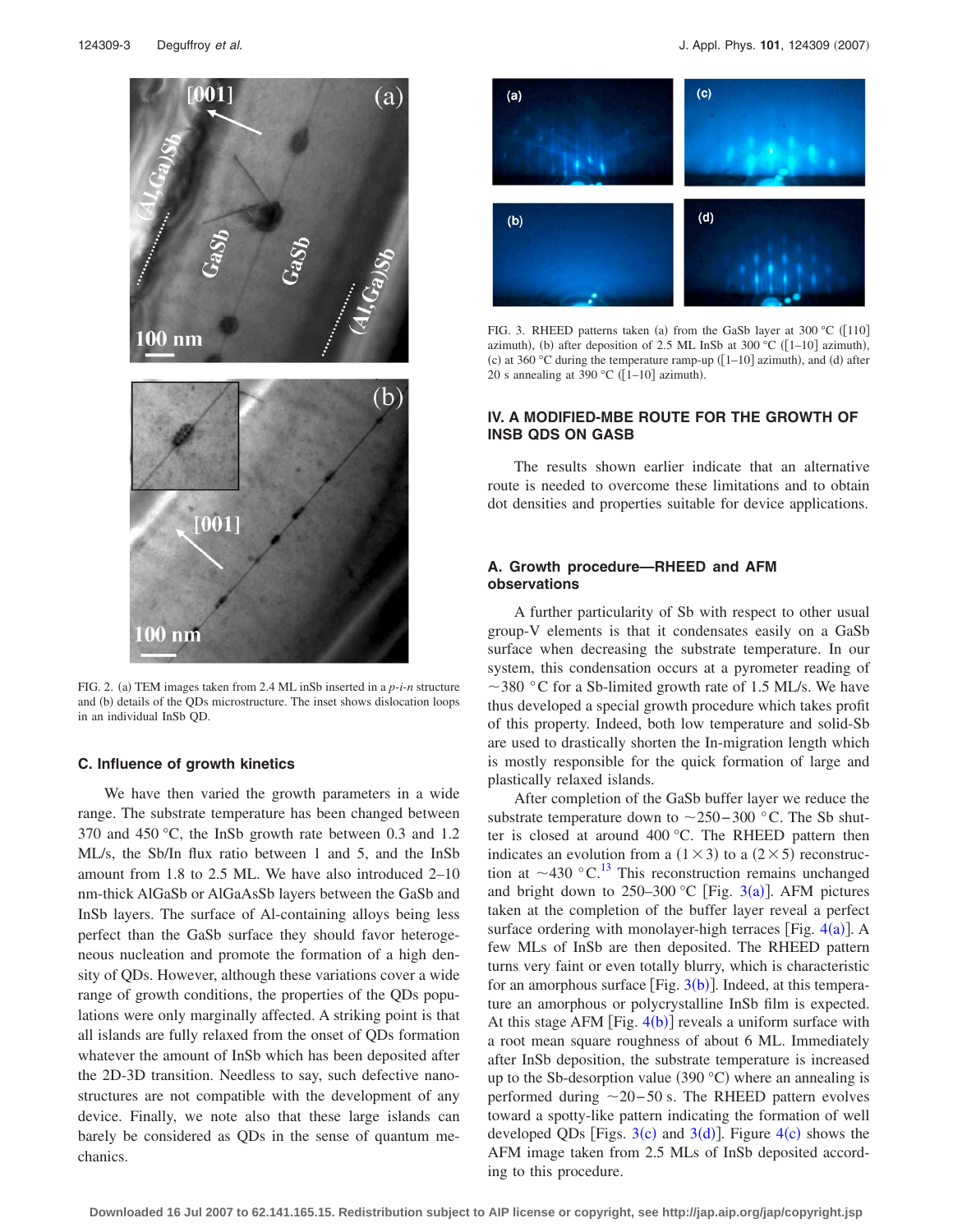<span id="page-3-0"></span>

FIG. 4. AFM images taken (a) from the GaSb buffer layer, (b) after deposition of 2.5 ML InSb at 300 °C, and (c) after 20 s annealing at 390 °C.

The uniform surface observed after the InSb deposition at low temperature has been replaced by well defined nanostructures after the annealing step. We obtain a dot density as high as  $7.4 \times 10^{10}$  cm<sup>-2</sup>, i.e., at least one order of magnitude higher than ever reported for similar InSb amounts. The QDs average sizes are  $13\pm3$  nm for the radius and  $1.7\pm0.5$  nm for the height. Therefore, this two-step growth technique enables a noticeable improvement of the QD population with respect to any other reported conditions besides the results obtained right at the transition thickness,  $1.7 \text{ ML InSb.}^{5,6}$  $1.7 \text{ ML InSb.}^{5,6}$  $1.7 \text{ ML InSb.}^{5,6}$ 

We have then investigated the microstructure of InSb QDs grown under this alternative growth procedure.

<span id="page-3-1"></span>

FIG. 5. (a) Plan-view (220) dark-field TEM image of partially strain relieved InSb islands grown on GaSb (001) at low temperature and (b) high resolution TEM (HRTEM) image showing pure-edge type misfit dislocation at the interface.

#### **B. Microstructure of uncapped InSb QDs**

First, uncapped InSb islands were structurally investigated by conventional and high-resolution TEM. Figure  $5(a)$  $5(a)$ displays a plan-view dark-field TEM image of an uncapped InSb layer of nominal 2.5 ML thickness grown at 300 °C followed by subsequent annealing. This image reveals the presence of small and flat InSb QDs with a monomodal size distribution and an average diameter of about 20 nm. These data agree well with the AFM images described previously (Fig. [4](#page-3-0)). However, based on the strain sensitive imaging condition (with  $\mathbf{g}_{220}$  reflection), we find that most of the islands are plastically relaxed by the introduction of misfit dislocations at the interface. The cross-sectional high-resolution TEM image displayed in Fig.  $5(b)$  $5(b)$  demonstrates the presence of such a misfit dislocation in the center of the island being of pure-edge type with Burger vector  $\mathbf{b} = 1/2[110]$ , which is most efficient in strain relief. Because of the sessile character of the dislocation it is assumed that its formation proceeds during the annealing process, when the InSb islands are formed on the free surface.

The nucleation of InSb on GaSb is characterized by the formation of tiny, flat islands, at the beginning which are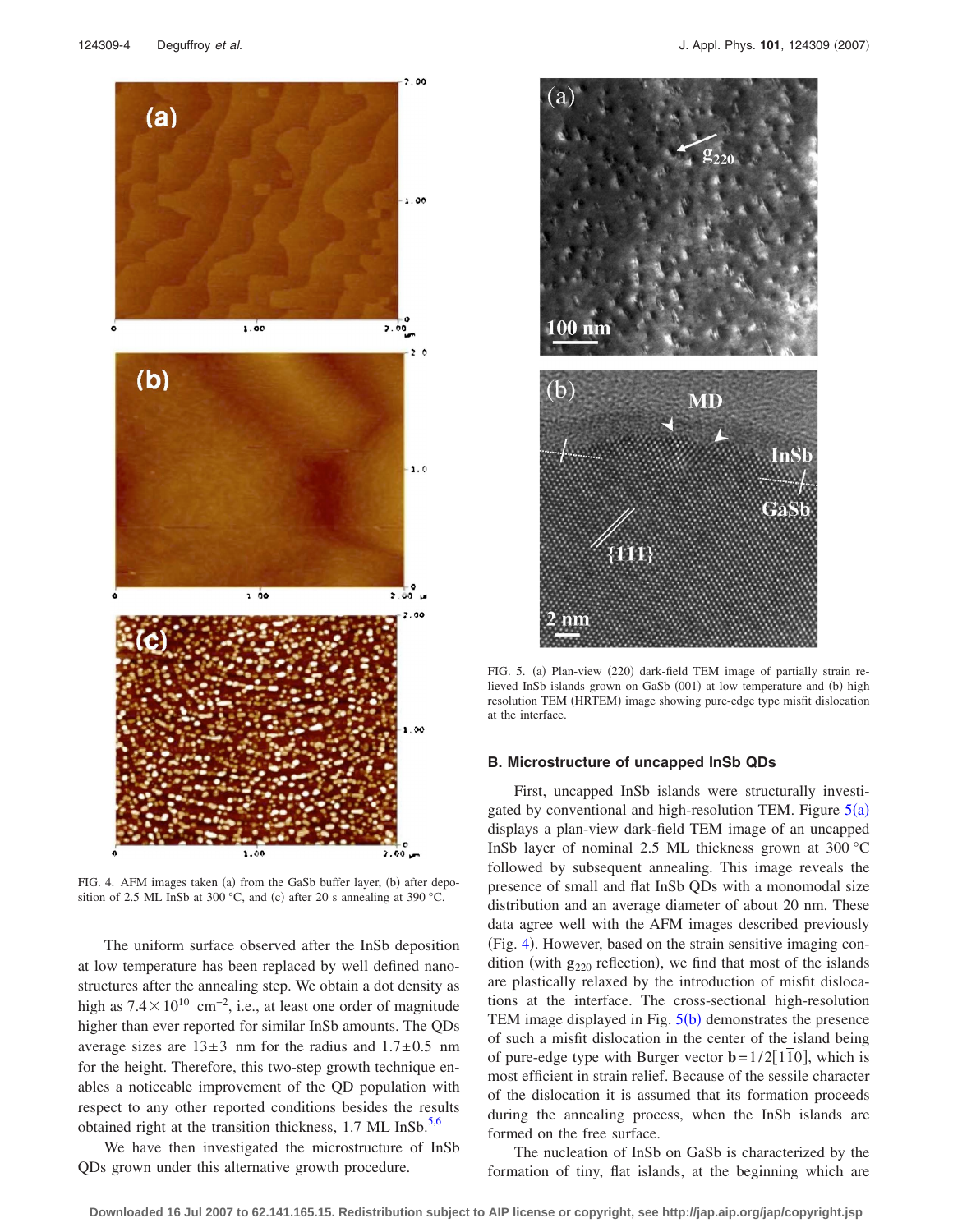<span id="page-4-0"></span>

FIG. 6. (a)-(d) Experimental cross-sectional HRTEM images showing size and shape evolution of QDs.

completely coherently strained to the substrate. These small QDs have a round and lens-shaped form [Figs.  $6(a)$  $6(a)$  and  $6(b)$  $6(b)$ ]. With further annealing and/or deposition the coherent islands grow in all directions until a critical dimension is achieved and plastic relaxation starts with the formation of misfit dislocations [Fig.  $6(c)$  $6(c)$ ]. This process is driven by the minimization of the strain and surface/interface energies. The larger and relaxed QDs always have flat surfaces and  $\{111\}$ si[d](#page-4-0)efacets [indicated by white dotted lines in Fig.  $6(d)$ ]. The evolution of the InSb QDs is schematically summarized in Fig. [7.](#page-4-1) It is remarkable that partly relaxed islands tend to grow faster in the lateral direction (the height remains almost constant) and, simultaneously, establish energetically favorable facets. At the same time, with increasing size, the strain relaxation proceeds by forming a more and more dense array of misfit dislocations. Additionally, this TEM analysis Fig. [7](#page-4-1)) determines the critical QDs size of about 12 nm for the onset of plastic relaxation. Note that AFM gives an average value for the diameter of  $13\pm3$  nm (cf. Sec. IV A). Most uncapped InSb QDs are thus plastically relaxed.

#### **C. Microstructure of buried InSb QDs**

Compared to the uncapped island case, a completely different situation is observed when the InSb QD population is frozen by growing a GaSb layer immediately after QDs formation. Figure  $8(a)$  $8(a)$  shows a (002) bright-field TEM image of such a buried QD sample. It demonstrates the existence of a wetting layer with a high density of tiny QDs as a result of the strong contrast variations along the InSb layer compared to the homogeneous contrast of the adjoining GaSb. Note that the complete structure is free of any extended defects. No threading dislocations are observed indicating that there is no plastic relaxation process involved. By tilting the sample around the  $[110]$  axis, the interface becomes inclined to the electron beam which enables the observation of isolated InSb QDs. Applying the **g**=220 diffraction condition, the strain field of the QDs is detected in this direction reveal-

<span id="page-4-1"></span>

FIG. 7. Schematic of the QDs evolution for InSb QDs grown at low temperature. We observe a critical diameter  $d_{\text{crit}} \approx 12 \text{ nm}$ ) beyond which islands starts relaxing. These relaxed islands have  ${111}$  sidefacets.

ing an average size of about 10 nm. In detail, the lattice strain around the InSb QDs appears as lobes of dark contrast (low intensity) with lines-of-no-contrast perpendicular to g [the so called coffee bean contrast, more evident in the inset of Fig.  $8(b)$  $8(b)$ ]. This particular strain effect corresponds to fully strained InSb QDs with a lens shape.<sup>14</sup>

### **D. Electronic properties**

We have performed preliminary investigations of the luminescence properties of buried InSb QDs grown under the alternative MBE conditions. We show in Fig. [9](#page-5-1) PL spectra taken at 90 K under different excitation densities (from 0.4 to 10 W/cm<sup>2</sup>) from a sample containing one plan of InSb QDs obtained by depositing 3 ML InSb. In the high energy region, two peaks are detected at  $0.79$  and at  $0.72<sub>5</sub>$  eV. We assign them to GaSb and its native defects<sup>15</sup> and to the wetting layer.<sup>6</sup> The other two transitions at 0.367 eV (i.e.,  $\sim$ 3.4  $\mu$ m) and at  $\sim 0.5$  eV come from ODs-related transitions, as confirmed by experiments which show that these lines disappear upon etching the sample down to the buffer layer. The lowest energy peak is attributed to the system ground state transition, whereas the line at 0.5 eV is temptatively attributed to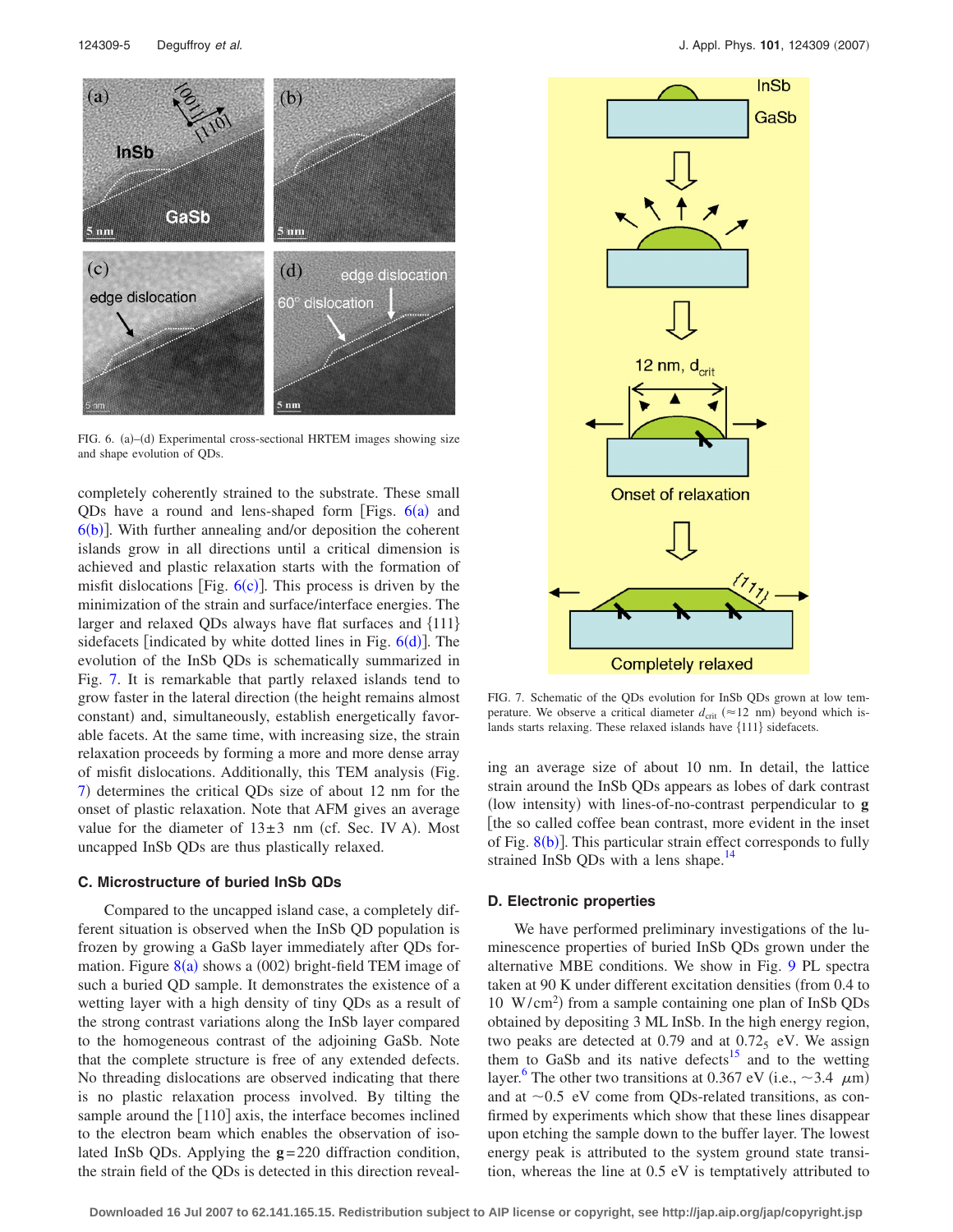<span id="page-5-0"></span>

FIG. 8. TEM cross-sectional images of 3 ML InSb QDs grown with the two step technique. Cross-sectional 002 bright–field (a) TEM of buried InSb QDs and projectional view (b) of tilted QDs layer  $(g=220)$  in bright-field mode to visualize the isolated QDs. The inset in (b) is a zoom on two InSb QDs showing the characteristic coffee beam contrast of fully strained nanostructures.

the system first excited state. In addition, PL has been observed up to room temperature with a quenching factor as low as 4. The emission then peaks at 0.326 eV, i.e., ~3.8  $\mu$ m.<sup>[12](#page-6-10)</sup> Electroluminescence analysis was also performed on the same type of active region inserted in a dedicated *p-i-n* junction, with doped AlGaAsSb cladding layers. Figure [10](#page-5-2) shows the EL spectra at 90 K for different electrical injection conditions. Again, an emission centered at 0.367 eV is observed with efficiency and linewidth increasing with the average driving current. Both PL and EL spectra thus give a ground state transition at 0.367 eV at 90 K. This energy is lower than previously reported<sup>5[,6,](#page-6-5)[16](#page-6-14)</sup> and cannot be simply explained by considering a type-I transition in InSb/ GaSb QDs. This may be explained by taking into account the tensile strain in the GaSb matrix around the QDs. This strain locally lowers the GaSb conduction band thus localizing the electrons and resulting in a type-II alignment with a low transition energy. $17$  Elucidation of the precise band structure of these QDs is a very complex matter which is much beyond the scope of this work. Detailed calculations coupled to experiments are indeed in progress to clarify the situation.<sup>17</sup>

<span id="page-5-1"></span>

FIG. 9. Photoluminescence spectra taken from a single InSb QDs plan (a) under various excitation power at 90 K.

#### **V. DISCUSSION–CONCLUSION**

The results obtained for the large number of experiments described earlier can only be explained if one assumes that In has a long diffusion length on a Sb-terminated surface under a wide range of MBE growth conditions. In addition, the usual parameters are not efficient enough to alter the growth kinetics of the system. In fact, both In and Sb elements have in common that they exhibit the largest atomic *radii* among the usual group-III and group-V elements. In addition, the enthalpies of formation of In-V and III-Sb compounds are the lowest among all III–V compounds.<sup>18</sup> The cohesive energy of InSb is thus the lowest among all III–V compounds. Consequently, In adatoms falling onto a Sb-terminated surface have a long residence time before being incorporated. They can move over long distances and form large clusters. We note that these findings are in agreement with the par-

<span id="page-5-2"></span>

FIG. 10. Electroluminescence spectra taken at 90 K from a single InSb QDs plan embedded in a *p-i-n* junction under various pulsed conditions corresponding to the average drive-currents Ia.